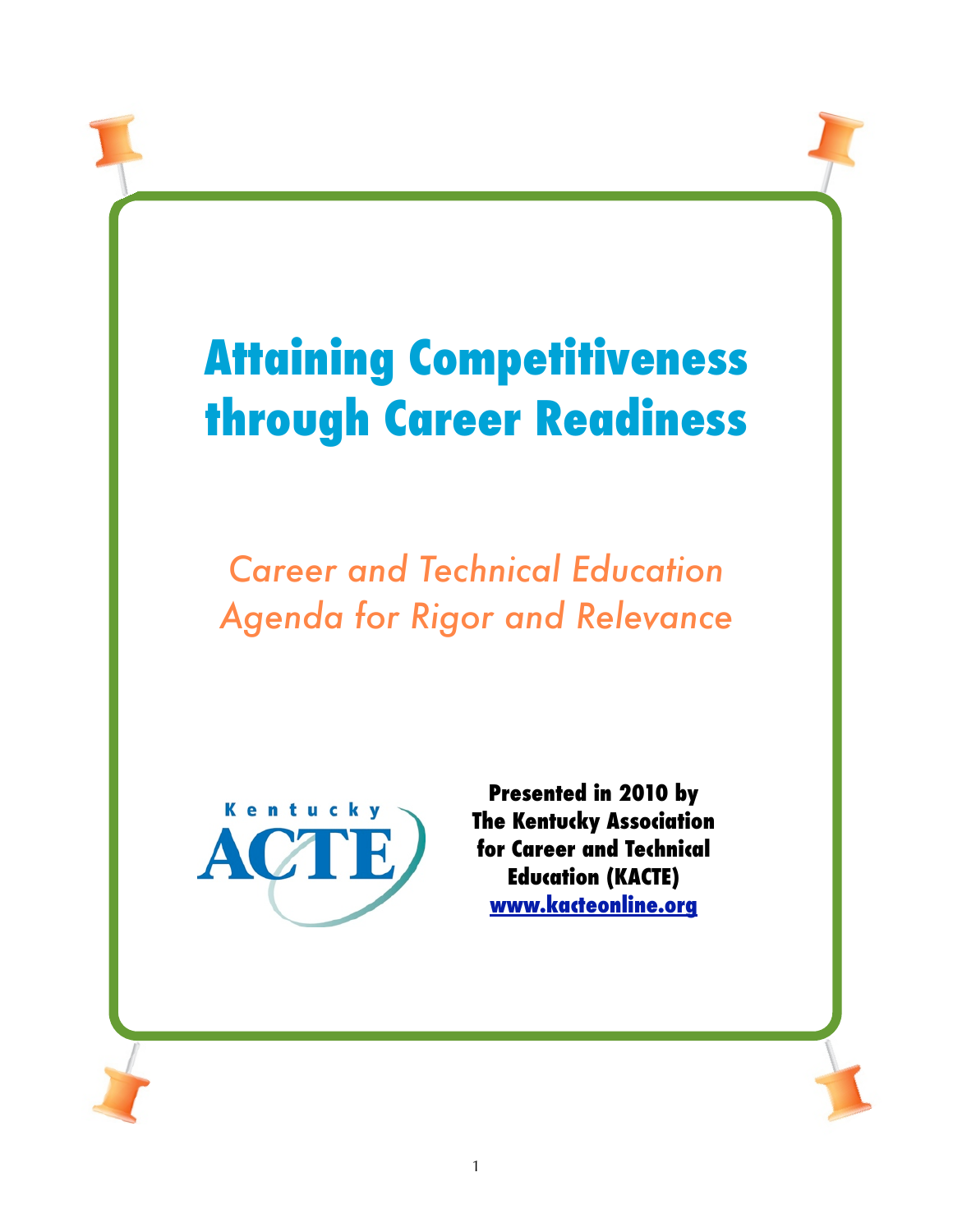# **Attaining Competitiveness through Career Readiness**

### *Career and Technical Education Agenda for Rigor and Relevance*

Presented in 2010 by

The Kentucky Association for Career and Technical Education (KACTE) P.O. Box 4583, Frankfort, KY 40604-4583 502-223-1823; [kmstone@mis.net;](mailto:kmstone@mis.net) www.kacteonline.org

> The Kentucky Association of Career and Technical Education (KACTE) has among its primary goals the support of Career and Technical Education (CTE) in the Commonwealth. **The mission of CTE is to:**

- Prepare students in the Commonwealth for meaningful high-skill, high-wage or high-demand careers and advanced training or education.
- Support high school transformation and redesign efforts by:

Modeling evidence-based educational methodologies to engage learners in rigorous, hands-on applied academics and to support the various learning styles.

Reinforcing mathematics, science and reading content of academic courses in the CTE curriculum.

- Developing and teaching interdisciplinary and applied secondary mathematics and science in CTE courses that fulfill graduation requirements for mathematics and science.
- Developing and implementing career pathways to include a sequence of secondary and postsecondary courses for seamless transitions to postsecondary education and the opportunity for students to earn industry certification and postsecondary credentials.
- Respond to the needs of Kentucky's business and industry sector by developing secondary and postsecondary curriculums and worker training programs.
- Assist in the state's economic development efforts by collaborating with representatives of business and industry to determine and develop needed skill standards and implement educational programs designed to impart those skills to future workers.

# *CTE's Record of Relevance, Success*

 Career and Technical Education is a proven component of a comprehensive educational plan that can be critical in helping all students achieve success in postsecondary education and their chosen career fields.

96.6 percent of all high school students take at least one CTE course (2004  $\mathbf{G}$ Final Report, National Assessment of Vocational Education). More than 300,000 Kentucky students currently are enrolled in at least one CTE course.

*'Career and Technical Eduction is a proven component of a comprehensive educational plan'*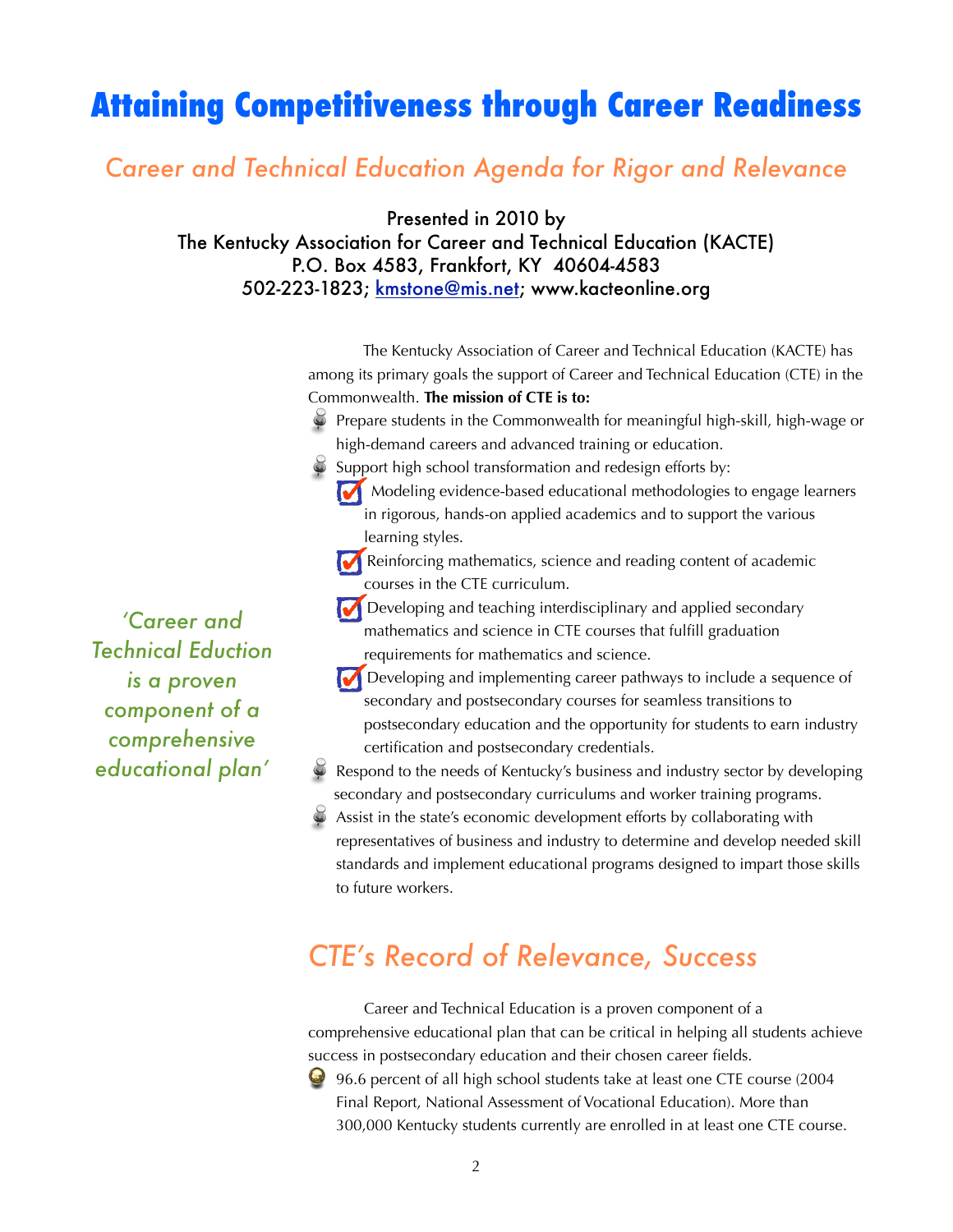- CTE graduates are 10-15 percent more likely to be in the labor force and earn 8-9 percent more than graduates of academic programs (2001 Russell Sage Foundation).
- Nearly one-third of the fastest growing occupations will require an associate's degree or a postsecondary vocational certificate (U.S. Bureau of Labor Statistics, 2006).
- **High-quality CTE will ensure America's future competitiveness through student** engagement; innovative integration of math, science and literacy skills; and by meeting the needs of both employers and the economy as a whole (Association for Career and Technical Education Issue Brief, October 2006).
- Students at schools with highly integrated rigorous academic and CTE programs have significantly higher student achievement in reading, mathematics and science than do students at schools with less integrated programs (Southern Regional Educational Board).
- In Kentucky, during 2007-2008, CTE concentrators (students taking three or more courses in one CTE area of study) increased accountability measures by 1.3 points, compared to 0.4 points for all other students.
- The National Dropout Prevention Network identified CTE as one of 15 strategies that have the most positive impact on lowering the dropout rate.
- A ratio of one CTE course for every two academic courses has shown to decrease the risk of students dropping out of high school (National Research Center for Career and Technical Education 2005).
- 81 percent of students who dropped out of high school said that more realworld learning may have influenced them to stay in school (Gates Foundation).

# *An Agenda for Rigor and Relevance*

#### **TRANSITIONS -- High School-College-Career**

The Commonwealth's CTE institutions have taken great strides in developing a seamless system of transition for students moving from secondary to postsecondary education. This seamless transition permits students to earn college credit and to pursue career training without having to repeat equivalent courses they already have taken, saving them time and tuition.

 *The state's CTE institutions should be encouraged to continue this vital work and be allocated resources needed for further advancement.* The continued development of articulation agreements benefits students with efficient, effective education and results in more citizens trained for high-skill, high-wage and highdemand positions. Examples of such cooperative agreements are those being implemented among the Department of Workforce Investment Office of Career and Technical Education, Department of Education Division of Career and Technical Education and the Kentucky Community and Technical College System regarding career pathways. In addition, the availability of dual-credit and related opportunities should be communicated to all students as they are guided in the development of their Individual Learning Plan.

*'seamless transition allows students to earn college credit and to pursue career training without having to repeat equivalent courses'*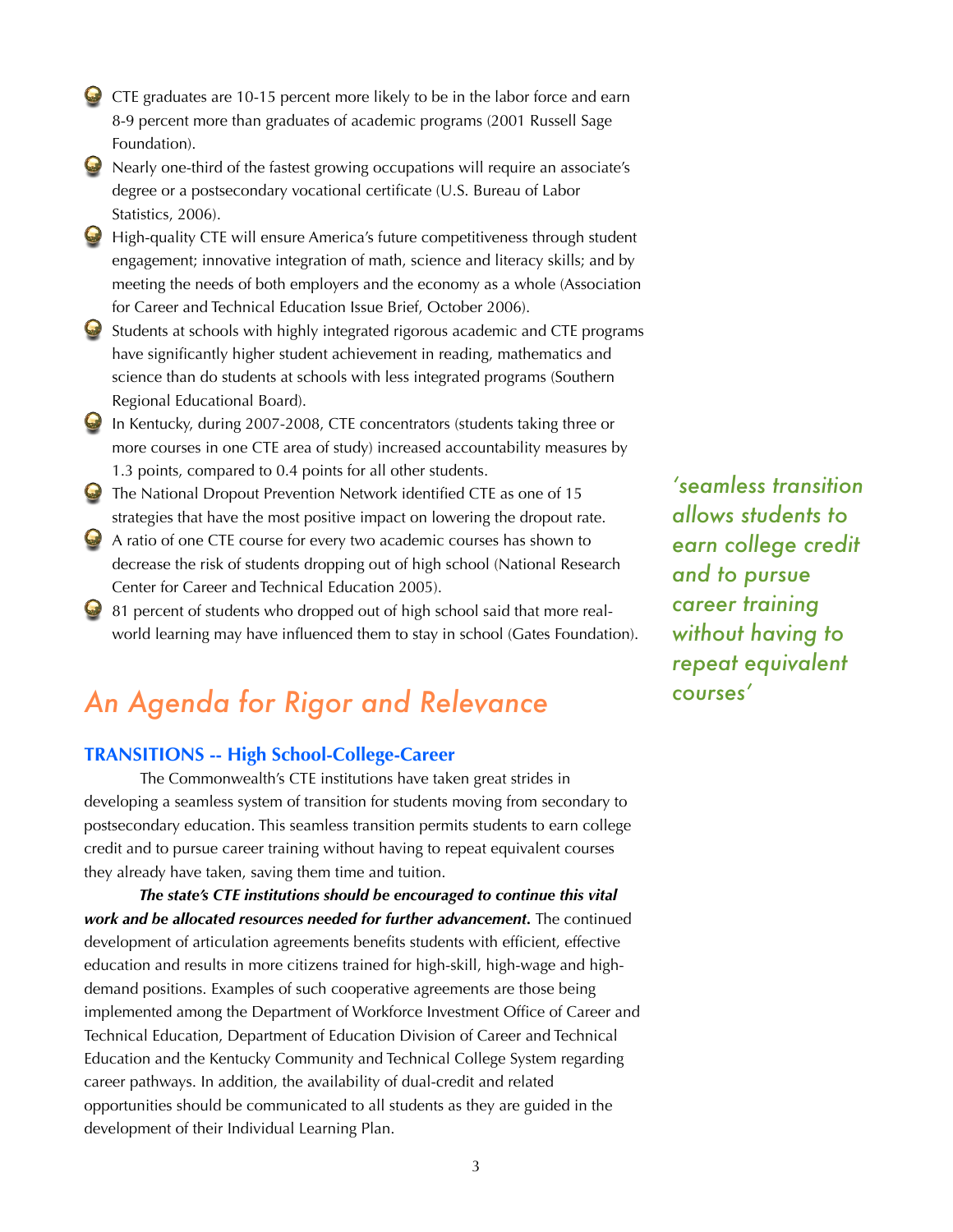KACTE recommends recognition of educational attainment from accredited institutions to help meet requirements for occupational licensing and regulation, such as those for becoming a licensed electrician.

#### **PROGRAMS**

KACTE stresses the importance of assuring state CTE agencies are ready to develop and implement new and innovative educational programs based on evidence-based educational methodologies in response to the emerging needs of business and industry in the state. In addition, *the agencies must have the resources they need to develop and implement cutting-edge CTE approaches that engage and energize students by connecting coursework and real-world career outcomes.* 

#### **GUIDANCE**

Many secondary students and their parents are unaware of the multitude of varied career options available to them through CTE. To address this problem, *KACTE recommends all area technology centers have their own guidance counselor.* At the very least, existing high school counseling staff need to be made aware of the opportunities and career pathways available to students through CTE and guide students interested in CTE through their Individual Learning Plan. Individual academic planning based around career clusters or career interest motivates students by connecting coursework and career goals. Students with specific and realistic career aspirations are better motivated to achieve and more engaged with their studies because they understand the connection between academics and the world of work.

 To help with CTE career planning, counseling personnel need access to resources—such as labor market data—to guide students through career exploration and planning. *Each student at all educational institutions should have access to quality career guidance.* Many secondary counselors are inundated with other administrative duties and need some relief from those duties so they can provide more guidance for students. Guidance counselors receive rigorous training in advising students and need to be able to make that a priority.

#### **ACCOUNTABILITY/TESTING**

Academic and technical assessments are essential to measuring and guiding educational progress. Assessing outcomes must account for a diverse student body composed of individuals with varied career goals and aspirations. While all students should prepare for postsecondary education should they decide to pursue it, the very diversity of career aspirations implies there can be a number of successful educational outcomes. *Educational assessment could be better*  balanced by giving more emphasis to technical skill attainment, the extent of

*'students with specific and realistic career aspirations are better motivated to achieve and more engaged with their studies because they understand the connection between academics and the world of work*.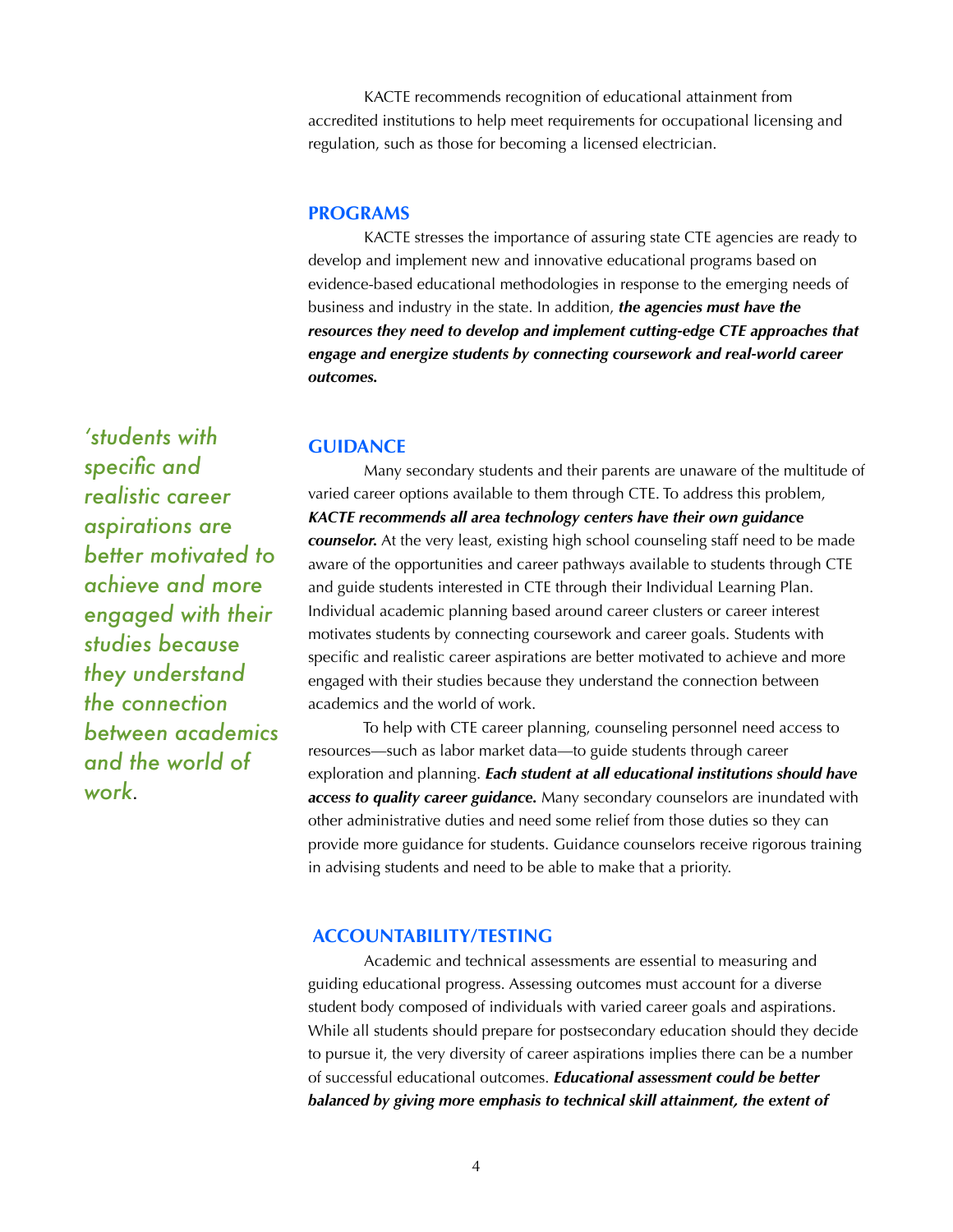*academic integration, provisions for a smooth transition between educational levels, and graduation rates.* 

#### **INTEGRATION OF ACADEMIC CONTENT**

The integration of academics and CTE coursework is a major focus of KACTE. The CTE model of career-relevant, experiential education engages students in their coursework in ways not always possible in traditional academic classroom instruction. At the same time, however, the ever-increasing requirements for high school graduation make it difficult for students to participate in CTE programs in high school. It is especially difficult for students to take enough classes to receive industry standard certification. *KACTE recommends the development of interdisciplinary applied-academics courses* (such as Math-in-CTE or construction geometry as examples of applying mathematics, science and technical reading) for which students will be awarded credit toward mathematics, science or English graduation requirements.

#### **PROFESSIONAL DEVELOPMENT**

Individual state CTE agencies (such as the Department for Workforce Investment's Office of Career and Technical Education, Kentucky Department of Education's Division of Career and Technical Education, and the Kentucky Community and Technical College System) must be adequately funded for professional development so career and technical educators are prepared to teach to current occupational skill standards and help students make informed career decisions. *KACTE recommends all high school counselors receive professional development regarding the opportunities for students in CTE and in integrating CTE in students' Individual Learning Plans.*

#### **SPECIAL POPULATIONS**

A major goal of CTE is to serve all interested students. To achieve this goal, state CTE organizations must have the resources needed to eliminate barriers preventing the participation of students with special needs. For instance, *CTE services to students with special needs would be greatly enhanced by more effective communication between CTE teachers and special needs staff by establishing a liaison-type position to act as an instructional bridge between a school/district's staff and CTE.* KACTE recommends the Department of Education require districts involve a representative from the area technology centers or career and technical centers in each pre-placement Admissions and Release Committee (ARC) meeting. Training should be provided for CTE instructors in working with special populations.

 In addition to imparting technical skills, the applied-knowledge approach of the CTE curriculum can offer a means of adding relevance to traditional academic mathematics and science instruction for students with special needs.

*'the CTE model of career-relevant, experiential education engages students in their coursework in ways not always possible in traditional academic classroom instruction'*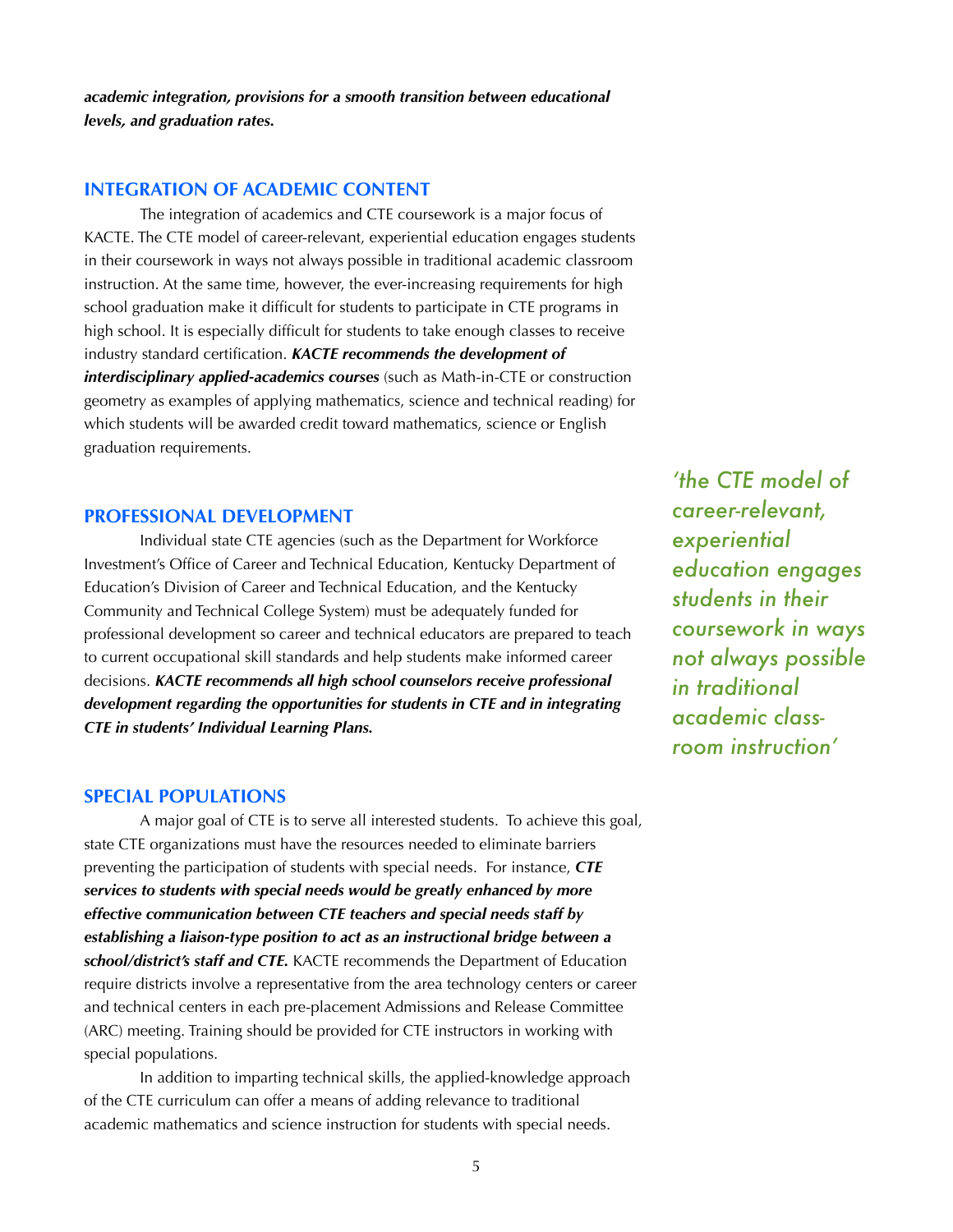#### **CAREER AND TECHNICAL STUDENT ORGANIZATIONS**

Career and Technical Student Organizations (CTSOs) include Future Business Leaders of America (FBLA)-Phi Beta Lambda (PBL); Distributive Education Clubs of America (DECA); Family, Career and Community Leaders of America (FCCLA); FFA (for agricultural education students); Health Occupations Students of America (HOSA); Technology Student Association (TSA); and SkillsUSA (for industrial/technical education students). These organizations are co-curricular, not extracurricular, and are an integral part of CTE instruction. They provide recognition and leadership development opportunities for CTE students, especially for students elected as officers. Participation in the local chapters of these national organizations provides engagement for students and helps keep them in school.

 A national concern is secondary education should lead to informed citizenship. Involvement in CTSOs serves not only to reinforce technical knowledge but also to instill an appreciation for democracy, consensus building and civic engagement. KACTE recommends CTSOs be supported in the schools.

#### **OPPORTUNITIES**

CTE is an important component of the school curriculum for secondary and postsecondary students in preparing them for their chosen career pathway. Through the years, CTE has kept pace with the development of business and industry by upgrading existing curricula, establishing new programs and integrating technology into its teaching methodology. CTE is in prime position to assist the Commonwealth with economic and industrial development efforts. **KACTE recommends exploring opportunities to develop a required middle school or secondary CTE course designed to help students explore career pathways.** 

## *Transforming Education*

 CTE can assist in high school transformation efforts. The career preparation model of education engages the student through active learning and by demonstrating the connection between learning and career goals. Reform methods such as Small Learning Communities or Schools of Study lend themselves to a career pathway focus. An applied-knowledge model could increase the achievement of all students, including those with learning styles not suited to more abstract academics.

 Transforming high school education to integrate rigorous academic instruction with experiential learning models in pursuit of a chosen career pathway creates the obvious answer to the frustrated student's questions:

**"Why do I need to learn this?" "When will I ever use this?"**

*'the career preparation model of education engages students through active learning and by demonstrating the connection between learning and career goals'*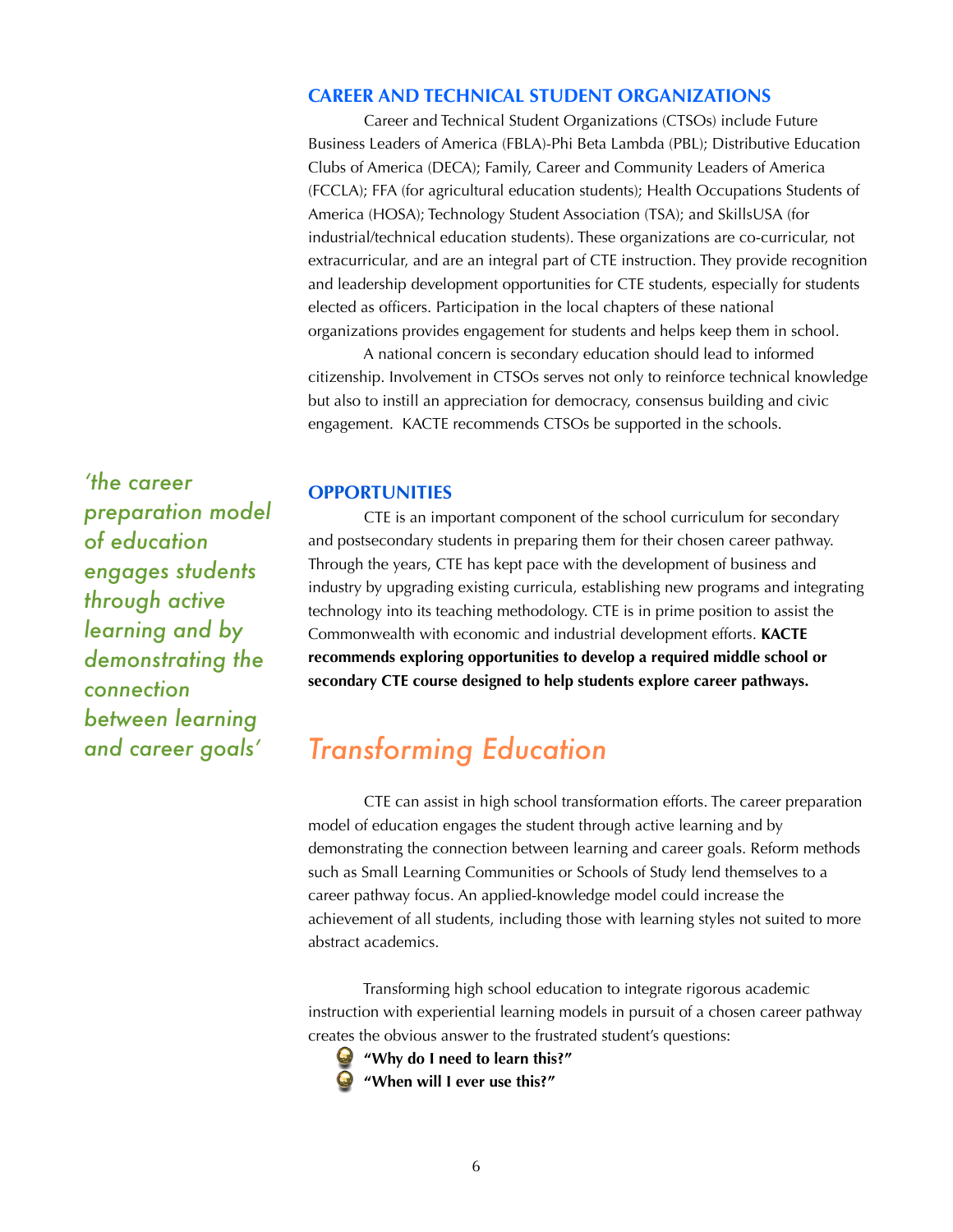Coursework and programs designed primarily to impart specific real world career knowledge can be used to reinforce mathematics, science, and reading content of academic classes.

#### **KACTE urges the General Assembly to support:**

- New career and technical centers and area technology centers where deemed needed and necessary to serve emerging populations and employment opportunities with equitable access for all students.
- $\blacksquare$  New CTE programs to address the needs of business and industry where deemed needed and necessary to serve emerging populations and employment opportunities.
- Adoption of recommendations in LRC Report #315, *A Study of Secondary Career and Technical Education*, to provide adequate funding for CTE programs to enhance delivery of evidence-based, rigorous instructional opportunity for all students.
- Equipment replacement, upgrade, and maintenance for secondary and postsecondary facilities.
- $\blacksquare$  Access for all students with emphasis for ways/funds to provide appropriate materials and equipment for individuals with physical limitations (e.g., wheelchair bound).
- Integration of academics into career and technical education and the development and utilization of interdisciplinary applied academic courses.
- $\blacksquare$  Increased opportunities during summer months for the professional development of CTE teachers.

# *Leadership, Achievement*

- Kentucky's Career and Technical Education (CTE) system is led by the; *Department for Workforce Investment, Office of Career and Technical Education,*
- *Department of Education, Division of Career and Technical Education, and The Kentucky Community and Technical College System (KCTCS).*

 All working partners — local school districts to state agencies, education associations to business and industry — are striving to improve CTE at all levels (middle school, high school, area technology center, community and technical college, and university). Some highlights of recent achievement:

- Kentucky pioneered occupational skill standard certificate programs, which were created in partnership with business and industry to meet current workplace needs. The percent of *students earning skill standard certificates has nearly tripled* over the last eight years.
- Kentucky TECH, the state's system of secondary Area Technology Centers, became the *first such system in the nation to receive district accreditation* by AdvanceEd/ Southern Association of Colleges and Schools (SACS).

*'all working partners . . . are striving to improve CTE at all levels: middle school, high school, area technology center, community and technical college, and university'*